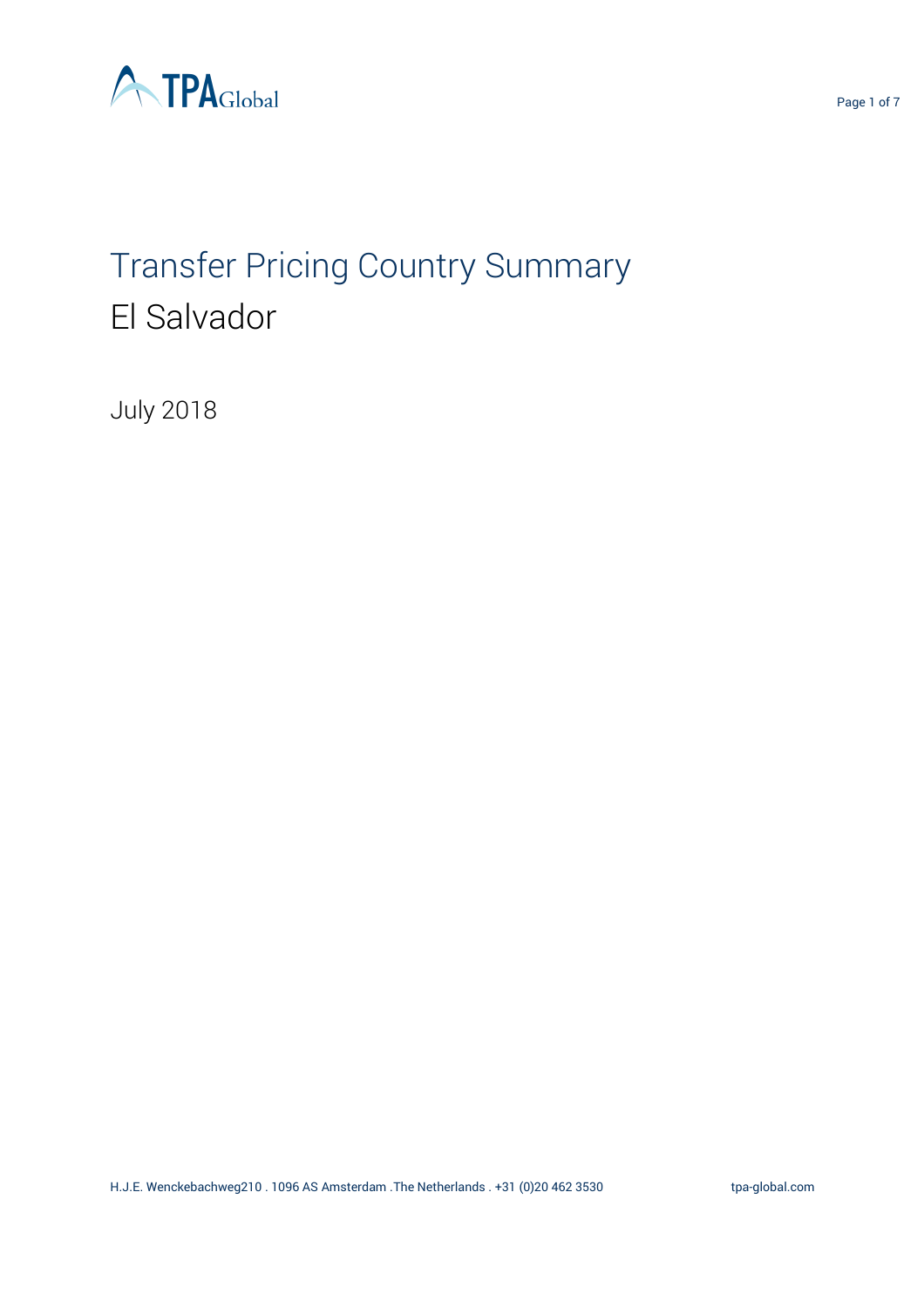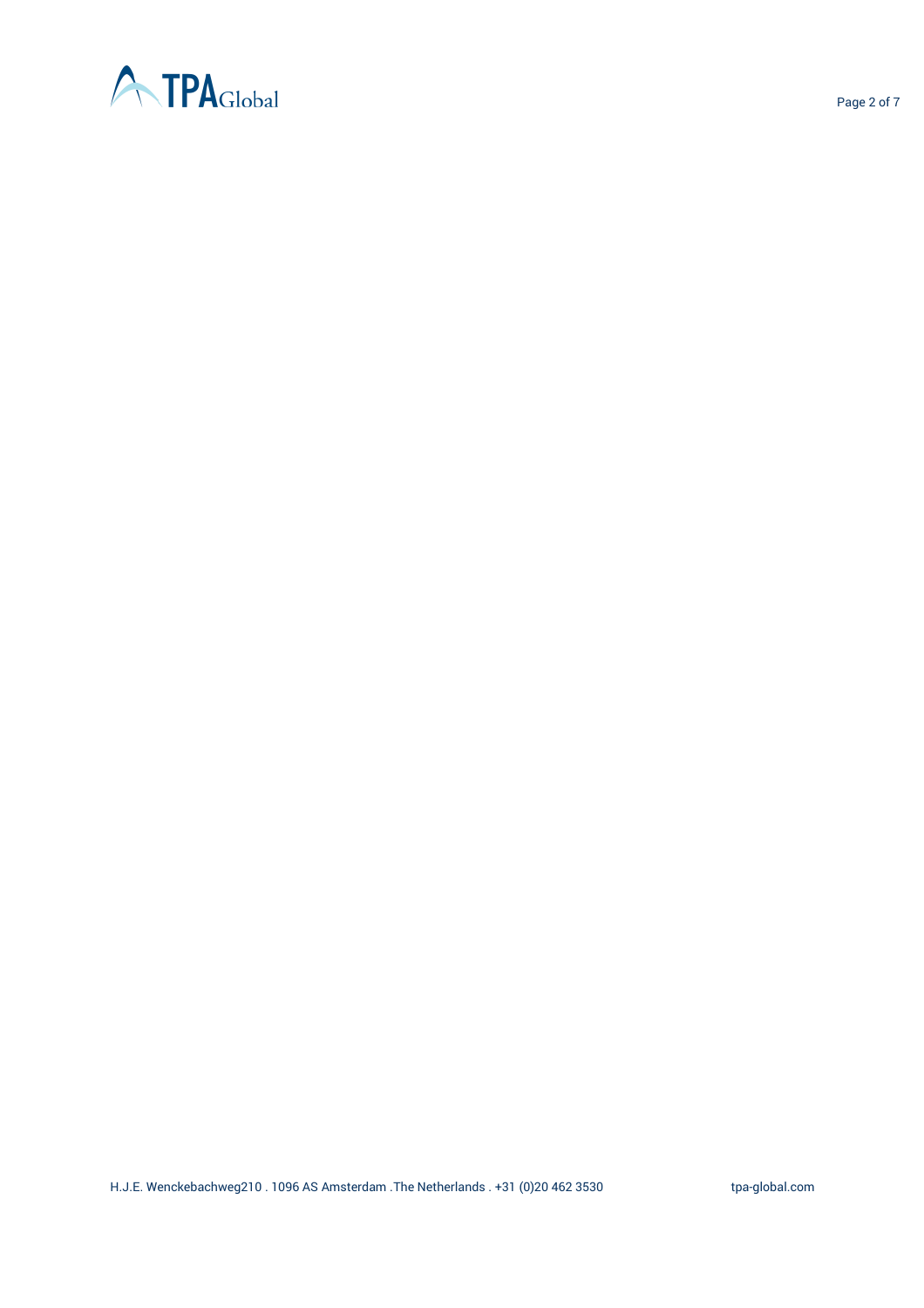

# Legislation

#### Existence of Transfer Pricing Laws/Guidelines

The legal framework for transfer pricing was introduced by Decree233 of 29 December 2009 on the Tax Code<sup>1</sup> in the Articles 62-A, 124-A, 125, 199-A, 199-B, 199-C, 199-D and 244. The normative stipulates that transfer pricing regulation would come into force starting 1 January 2010. Later the Decree 763 of 31 July 2014<sup>2</sup>was reformate the norms of transfer pricing.

Although El Salvador is not a member of the OECD, the Salvadoran tax authorities*,* Dirección General de Impuestos Internos (DGII*)* or Tax Authority, generally accepts the OECD Transfer Pricing Guidelines as a specialized technical reference but not as a supplementary source of law interpretation.

El Salvador issued a Transfer Pricing Orientation Guide on March 2018 [\(DG-001/2018\)](http://www.transparenciafiscal.gob.sv/downloads/pdf/700-DGII-GA-2018-01234.pdf) available only in Spanish language, in order to facilitate the determination of transfer pricing according to article 62-A of the tax code

#### Definition of Related Party

 $\overline{\phantom{a}}$ 

According to Article 199-C of Salvadoran´s Transfer Pricing Regulation Law, two or more entities can be considered as related parties:

- When one of them directs or controls the other, or holds, directly or indirectly, at least 25% of its capital stock or voting rights, whether a domestic or foreign entity ;
- When five physical or corporate entities or less direct or control both related parties, or possess directly or indirectly at least 25% of participation in the capital stock or voting rights of both entities;
- When corporate entity is a member or participant of the other and is related to it in any of the following situations:
	- Holds a majority of voting rights;
	- Has designated the majority of the members of the administrative organ of the enterprise;
	- Has the power to appoint or remove members or through its legal representative to intervene decisively in the other entity;
	- May have, under agreements with other partners, most of the voting rights;
	- Has designated the majority of the members of the administrative organ of the enterprise;
- When a physical or corporate entity has a stake in the capital stock or voting rights, the ownership of the share or shares, directly or indirectly is the spouse or person connected by

<sup>&</sup>lt;sup>1</sup> See http://www.oas.org/juridico/spanish/mesicic3\_slv\_tributario.pdf 2See http://www.diariooficial.gob.sv/diarios/do-2014/07-julio/31-07-2014.pdf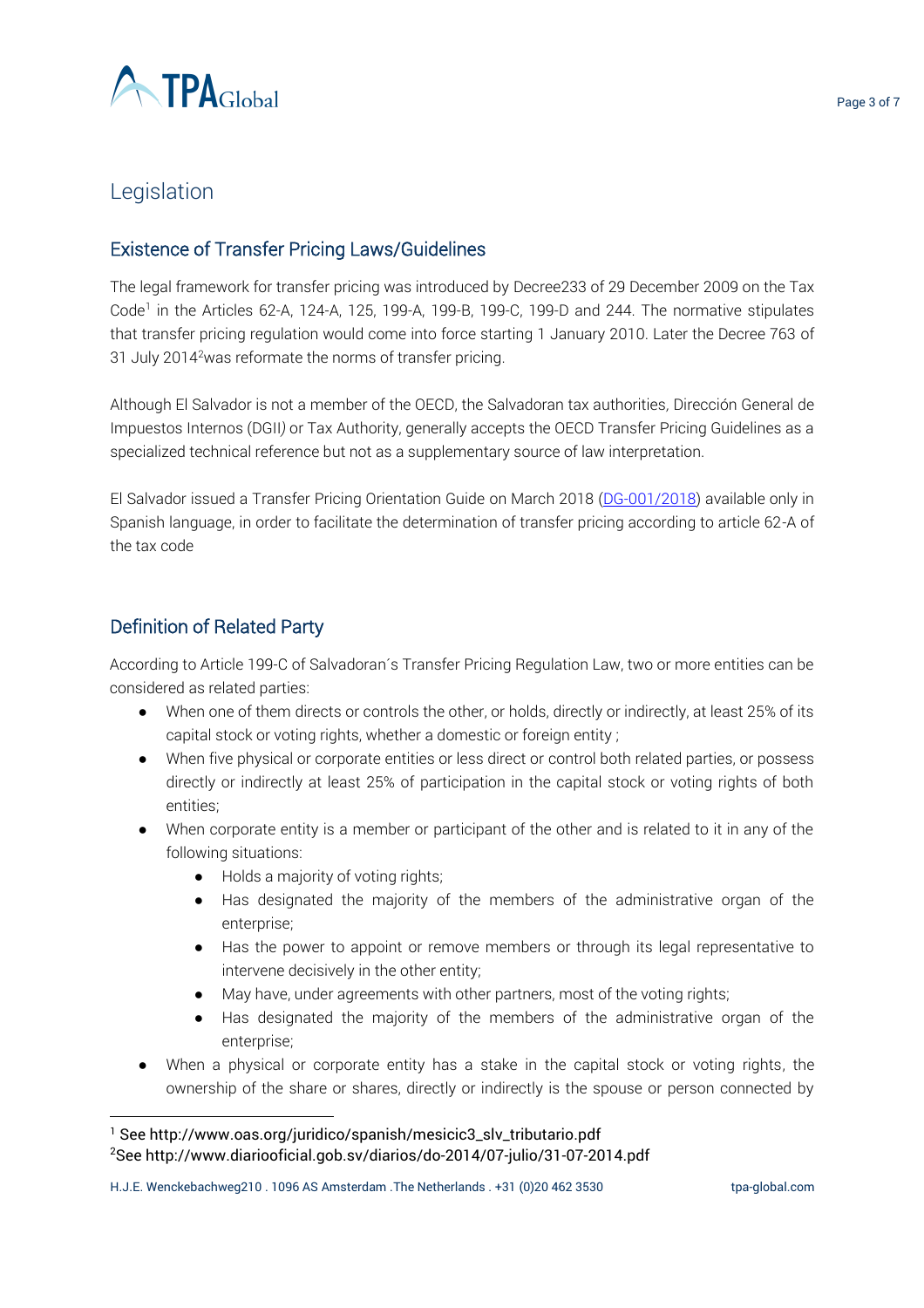

- When in a union of persons, company event or business cooperation contract or joint venture agreement, when any of the contractors or partners participates directly or indirectly in more than 25 percent of the profit of the contract activities resulting from the association;
- When a physical or corporate entity is a distributor or exclusive agent of the other;
- When a person domiciled in the country and its supplier abroad, when the resident in the country make purchases, and the volume thereof represents more than 50 percent;
- When a physical or corporate entity is a permanent establishment of the other;
- When commercial or financial transactions have are being carried out between local physical or corporate entities and entities located in tax havens.<sup>3</sup>

#### Transfer Pricing Scrutiny

The DGII is entitled to perform transfer pricing audits from financial year 2010 onwards. Although transfer pricing audits are part of a tax audit, the DGII uses standard procedures, such as on-site examinations or written requests. During the audit the DGII may request additional information and must be allowed access to the company's accounting records.

The transfer pricing rules put the burden of proof on the taxpayer. The taxpayer is required to substantiate that the transactions with foreign related parties are undertaken on an arm's length basis and in accordance with the transfer pricing rules and regulations.

#### Transfer Pricing Penalties

Based on the provisions of the Tax Code of El Salvador, for taxpayers who have not complied with the provisions outlined above, the DGII will have the ability to assess the value of such transactions by employing market prices used in transfers of similar goods or services between third parties.

Besides that, for not present the declaration or present later the DGII may levy a fine of 0.5 percent over the assets or equity shown on the taxpayer's balance sheet the revaluation surplus of assets unrealized, which shall not be less than 3 minimum salaries.

# Advance Pricing Agreement (APA)

 $\overline{a}$ 

There are no special considerations for APA.

 $3$ The entities that are not taxed abroad, those who compute income tax on income or net income or taxable, less than 80 percent of income tax that would be caused in El Salvador – those classified by the OECD and the Financial Action Task Force.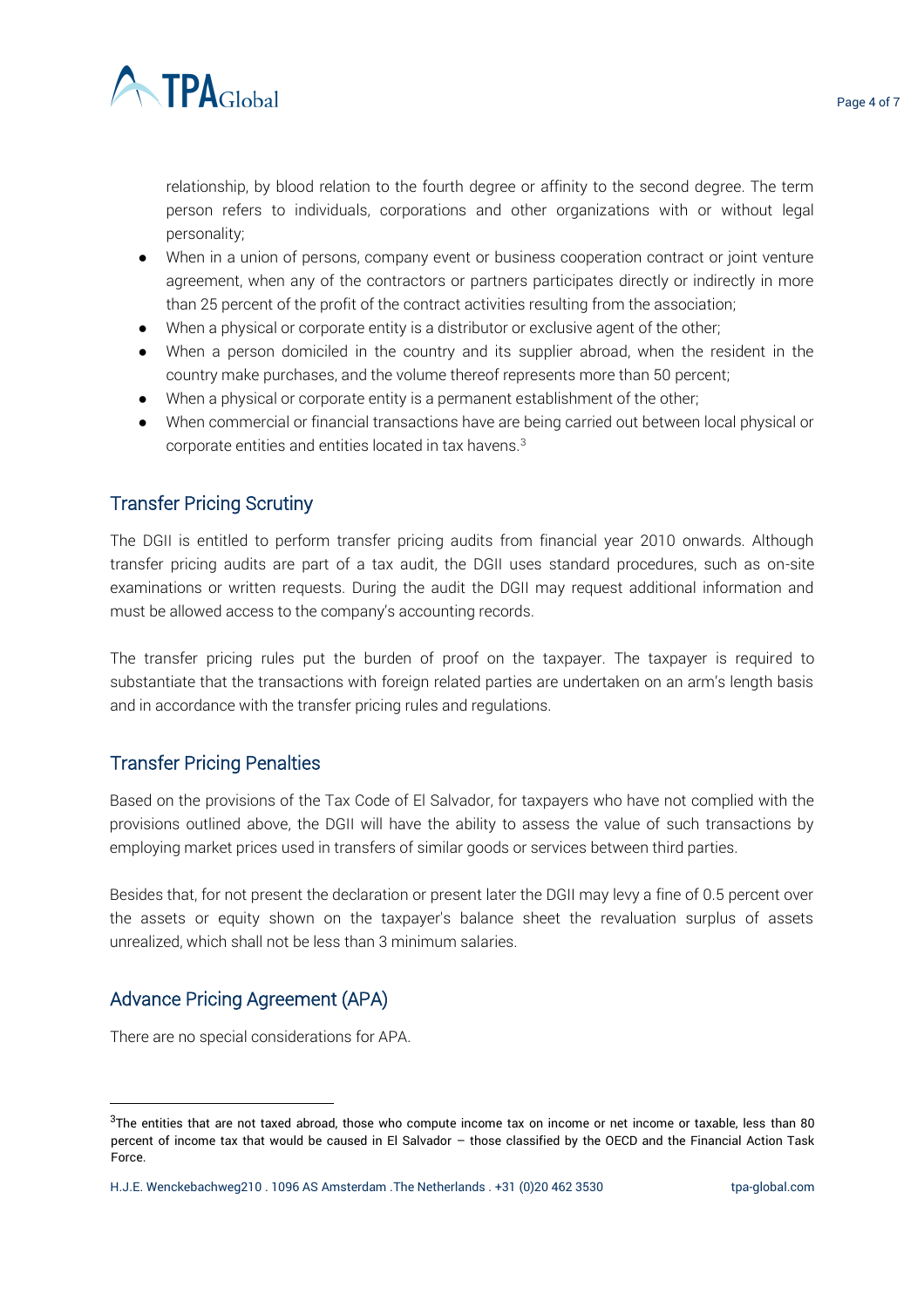# **A** TPAGlobal

#### Tax Return Disclosures

Taxpayers must declare the amounts at the end of the fiscal period of loans contracted with local or abroad-related entities. In addition, they must declare the financial expenses for loans contracted with local or abroad related entities in which they incurred over the fiscal period.

The preparation of a transfer pricing report is required when:

- The taxpayers have an transactions with related parties or parties domiciled, incorporated or located in countries, states or territories with preferential tax regimes, low or no taxation jurisdictions or tax havens;
- Taxpayers are also required to submit a transfer pricing information return disclosing specific information of cross-border and domestic intra-group transactions when such transactions (either individually or jointly) equals or exceeds USD 571,429.

#### Level of Documentation

Article 62-A established that taxpayer is obliged to present all the information regarding transactions with its related parties and their corresponding analysis. Taxpayers are compelled to file or prepare sufficient information and analysis that demonstrates the arm's length price established in transactions between related parties. This documentation must include the information that the taxpayer used to determine the arm's length nature of the intra-group transactions. This documentation will need to be prepared on an annual basis. Taxpayers are compelled to file or prepare the following TP documentation:

- 1) Informative Return: Form 982 must be filled within the 3 months following the end of the fiscal year.
- 2) TP Study: Article 62-A of the Tax Code stablishes that taxpayers who enter into transactions with related parties arecompelled to determine the prices and amounts of consideration, considering market prices used in transfers of goods or services of the same kind among independent parties for those operations. Likewise, taxpayers must determine at market prices the transactions or transactions entered into with subjects domiciled, constituted or located in countries, states or territories with preferential tax regimes, low or no taxation or tax havens. Prices must be agreed according onarm's lengthand the determination of such prices and reasonable documentation must be supported in a TP study.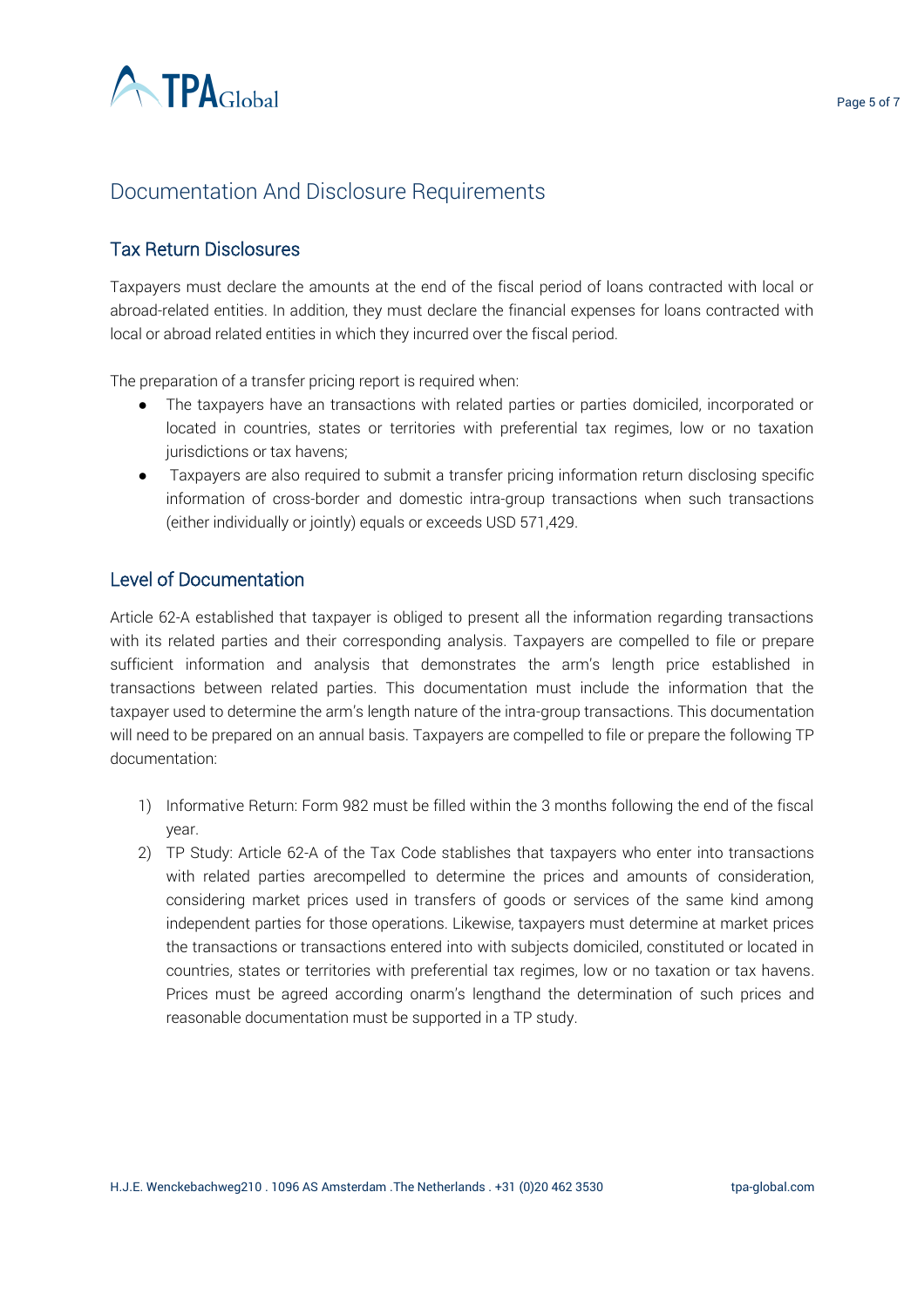

#### Record Keeping

Records must be kept in accordance with the provisions of the Taxation Code. The article 147 established for the status of limitation of information for tax returns presenting confusing information, or in case of partial of total lack of tax payment is 10 years for status

#### Language for Documentation

According to article 139 of Tax Code, documentation language is Spanish; however, some information (e.g. business description of foreign comparables) may be submitted in English. Salvadorian Tax Authorities may require a translation into Spanish of such information.

#### Small and Medium Sized Enterprises (SMEs)

There are no special considerations for SMEs.

#### Deadline to Prepare Documentation

The transfer pricing documentation study must be ready 3 months after the end of the tax year.

#### Deadline to Submit Documentation

The transfer pricing information return (Form 982) must be filed by 31 March

# Statute Of Limitations

The statute of limitations is three years from filing date of the tax return, but transfer pricing documentation must be maintained for 10 years.

# Transfer Pricing Methods

The articles specifying analysis with market prices used in transfers of similar goods or services between third parties. Guía de Orientación N° DG 001/2012 introduces the transfer pricing methods stipulated in the OECD Guidelines, which include:

- comparable uncontrolled price method (CUP);
- resale price method (RPM);
- cost plus method (CPM);